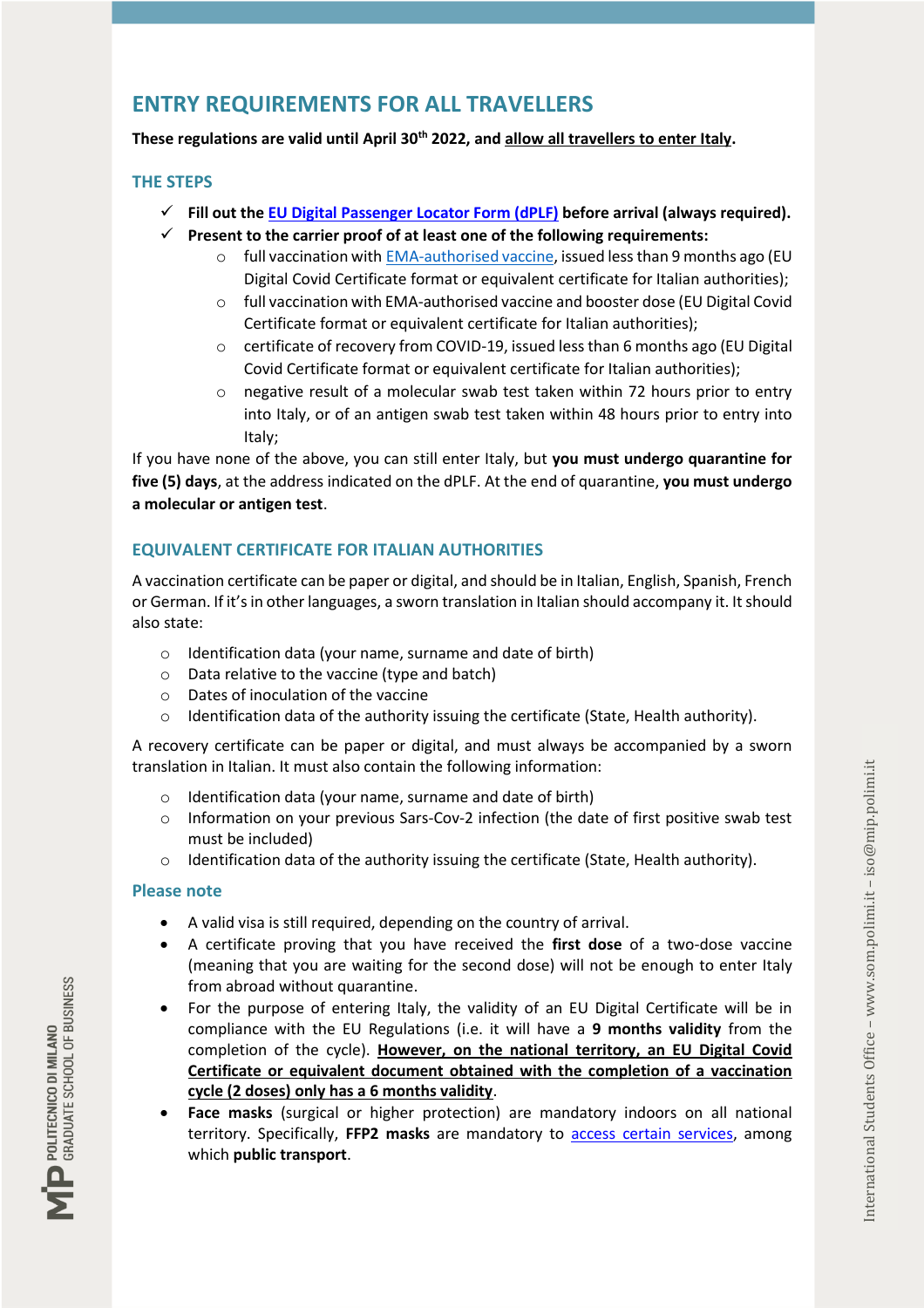#### **GREEN PASS**

In Italy, you may need to show proof of being fully vaccinated or of having recovered from COVID-19 (so called "**Super Green Pass**"), in order to access certain services, such as:

- Shows in cinemas, theaters, concert halls, pubs or other indoor places
- Celebrations, included those following civil or religious ceremonies
- Sports competitions and events indoors
- Sports activities (contact sports, team sports, swimming pools, gyms and changing rooms)
- Conventions and conferences
- Thermal baths, SPAs and discos

Please note that, as of February 1, 2022, recovery certificates and 2-doses vaccination certificates have a 6 months validity. Booster dose certificates have unlimited validity.

If you don't have a valid proof of vaccination or recovery, the negative result of a molecular or antigen test (so called "**Green Pass Base**") will be enough to access:

- MIP School
- Interregional transport service (i.e. trains, ships and airplanes not local transport)
- Indoor food service (bar, restaurants, pubs)
- Sports competitions and events outdoors
- Public shows outdoors
- Workplaces (though for certain working categories such as teachers and health operators the super Green Pass will be required)

## **HOW TO OBTAIN A GREEN PASS OR A SUPER GREEN PASS**

The"**[Green Pass](https://ec.europa.eu/info/live-work-travel-eu/coronavirus-response/safe-covid-19-vaccines-europeans/eu-digital-covid-certificate_en)**" (or EU Digital Covid Certificate) is a document that can be issued by the Italian health authorities after:

- receiving the negative result to a **molecular swab test** taken in the last 72 hours
- $\checkmark$  receiving the negative result to an **antigen swab test** taken in the last 48 hours
- $\checkmark$  having recovered from covid-19 and being no longer under prescription of self-isolation (valid for 180 days from the date of the first positive swab test)
- being vaccinated against covid-19 with the first dose of **a vaccine approved by the Italian Ministry of Health** (valid from 15 days after the dose, until the programmed date of inoculation of the second dose)
- being vaccinated against covid-19 with 2 doses (1 dose for J&J) of **a vaccine approved by the Italian Ministry of Health** (valid for 180 days)
- being vaccinated against covid-19 with the booster dose of **a vaccine approved by the Italian Ministry of Health** (unlimited validity)

The list of **approved vaccines** includes the EMA-autorhized vaccines, plus a few more:

- o Comirnaty (Pfizer-BioNtech)
- o Spikevax (Moderna)
- o Vaxzevria (AstraZeneca)
- o Janssen (Johnson & Johnson)
- o Nuvaxovid (Novavax)
- o Covishield (Serum Institute of India, licensed by AstraZeneca)
- o R-CoVI (R-Pharm, licensed by AstraZeneca)
- o Covid-19 vaccine-recombinant (Fiocruz, licensed by AstraZeneca)

Currently, within Italy, the acceptance of certain international certificates is still pending (i.e. not-approved vaccines, vaccination and recovery certificates from some Non-EU countries, etc.).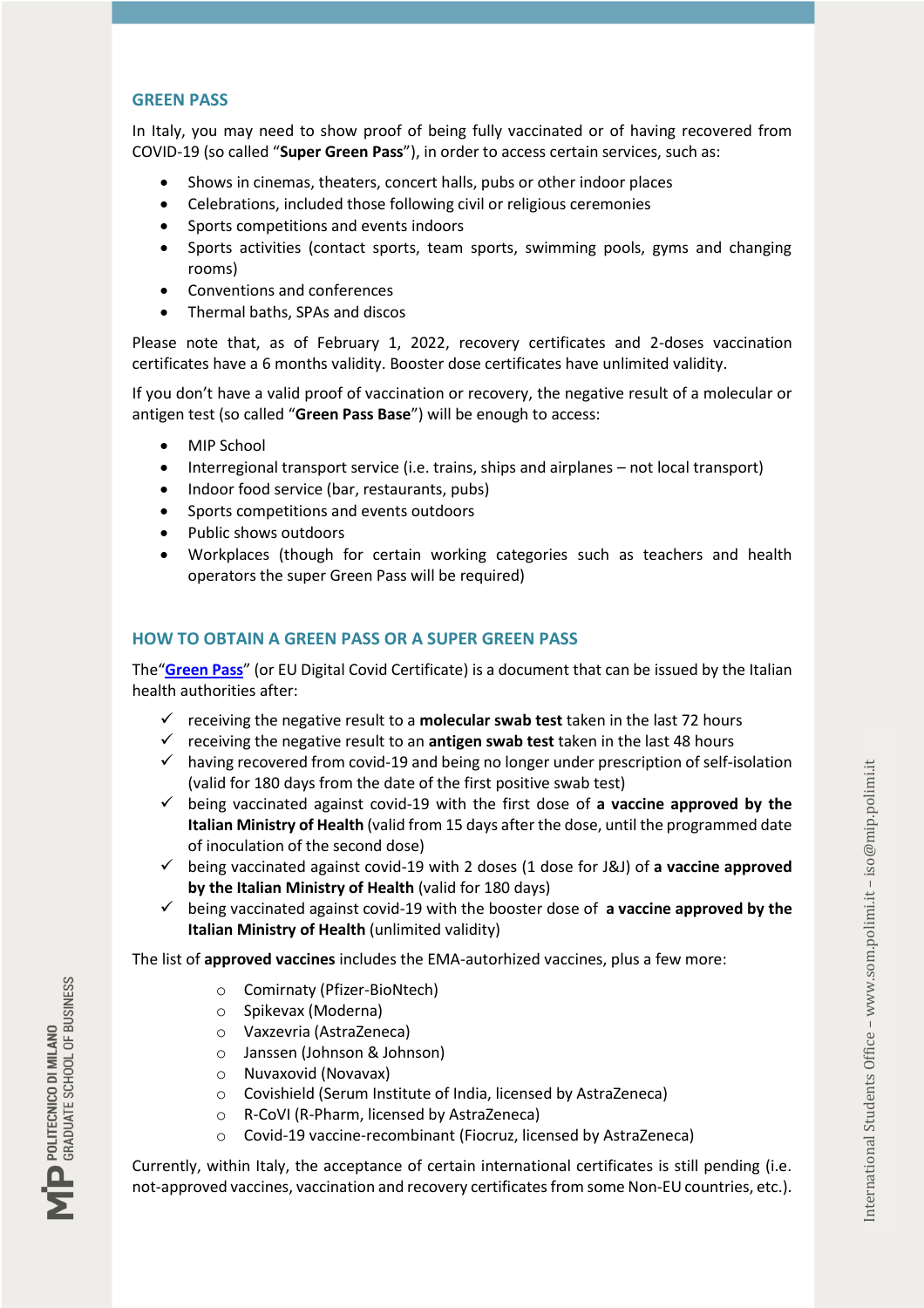Write to **[greenpass@mip.polimi.it](mailto:greenpass@mip.polimi.it)** to check if your foreign vaccination certificate is accepted in Italy.

## **Requesting an equivalent Super Green Pass to Milan's local health office (ATS)**

Even if your foreign certificate can be officially accepted to access MIP, you may still have issues accessing important services in Italy without an Italian Super Green Pass, since this document comes with a QR code that makes it easy for service managers to check its validity upon entry.

Therefore we strongly recommend that you request conversion of your valid foreign certificate into a Green Pass as soon as possible, before or after arrival (please note that a domicile address in Milan is necessary). The request can take a week or more to be processed.

Please go t[o https://covid.ats-milano.it/?q=segnalazione\\_certificazione\\_verde\\_covid19.](https://covid.ats-milano.it/?q=segnalazione_certificazione_verde_covid19)

If you have received two doses of the vaccine abroad, please answer YES to the question "Are you already vaccinated?". This will open up a menu where you can insert the data about your vaccination and upload the certificate stating that you have been vaccinated.

If, instead, you have recovered from being ill with Covid-19, please answer YES to the question "Have you been infected with Covid-19 within the past year?". Here also, you will be shown a menu where you can input information about your recovery and upload your first positive test and last negative test (and your certificate of recovery, if you have it).

For additional information on the issue of the Italian Green Pass, conversion of international certificates and access to the School, please **read more [here](https://www.som.polimi.it/covidfaq/#greenpass)**, or write to the **MIP Health and Safety Measures Team at [greenpass@mip.polimi.it](mailto:greenpass@mip.polimi.it)**.

# **AT THE AIRPORT**

**At your airport of arrival, we recommend that you buy an Italian SIM card. A green pass obtained by means of a swab test in Italy, can be sent to your Italian phone number**. Look for stores such as TIM, Vodafone, Wind3, ILIAD. Almost every mobile company in Italy will sell you a SIM for €10. If you cannot, you will find below a list of providers that allow you to buy a SIM online and have it shipped to your domicile.

From the airport, you can reach the city of Milan by public or private transport (please note that a Super Green Pass is necessary to access **public** transport).

Only if you have to quarantine upon arrival, **you must reach your domicile only by private transport**. This means, either by car renting or taxi.

If you'd like to **rent a car**, make sure beforehand that your driving license is valid in Italy.

If you **get a taxi**, you can pick one of the many available cabs outside the Arrival area. Common taxi companies for the Milan area will have printed on the car doors their phone numbers.

For arrivals at Milano Malpensa or Linate, you can book a ride through the MiT (Milano in Taxi) app or call the official city taxi number 02 7777. By calling this number, you will be put in contact with one of the many municipality taxi services. If you prefer calling a specific operator directly, you can refer to one of the following numbers instead: 02 4040, 02 6969, 02 8585, 02 4000.

For arrivals at Orio al Serio, the official city taxi number is 035 4519090.

Alternatively, you can book a ride beforehand with the MIP provider **LOCATELLI**.

**Autoservizi Locatelli** is a taxi service that offers private transportation from-to Lombardy's international airports: Milano Malpensa, Milano Linate and Bergamo Orio al Serio.

## **Prices**

Option 1: Transfer for 1-2 pax.

€ 100 from/to Orio Al Serio and Malpensa Milano